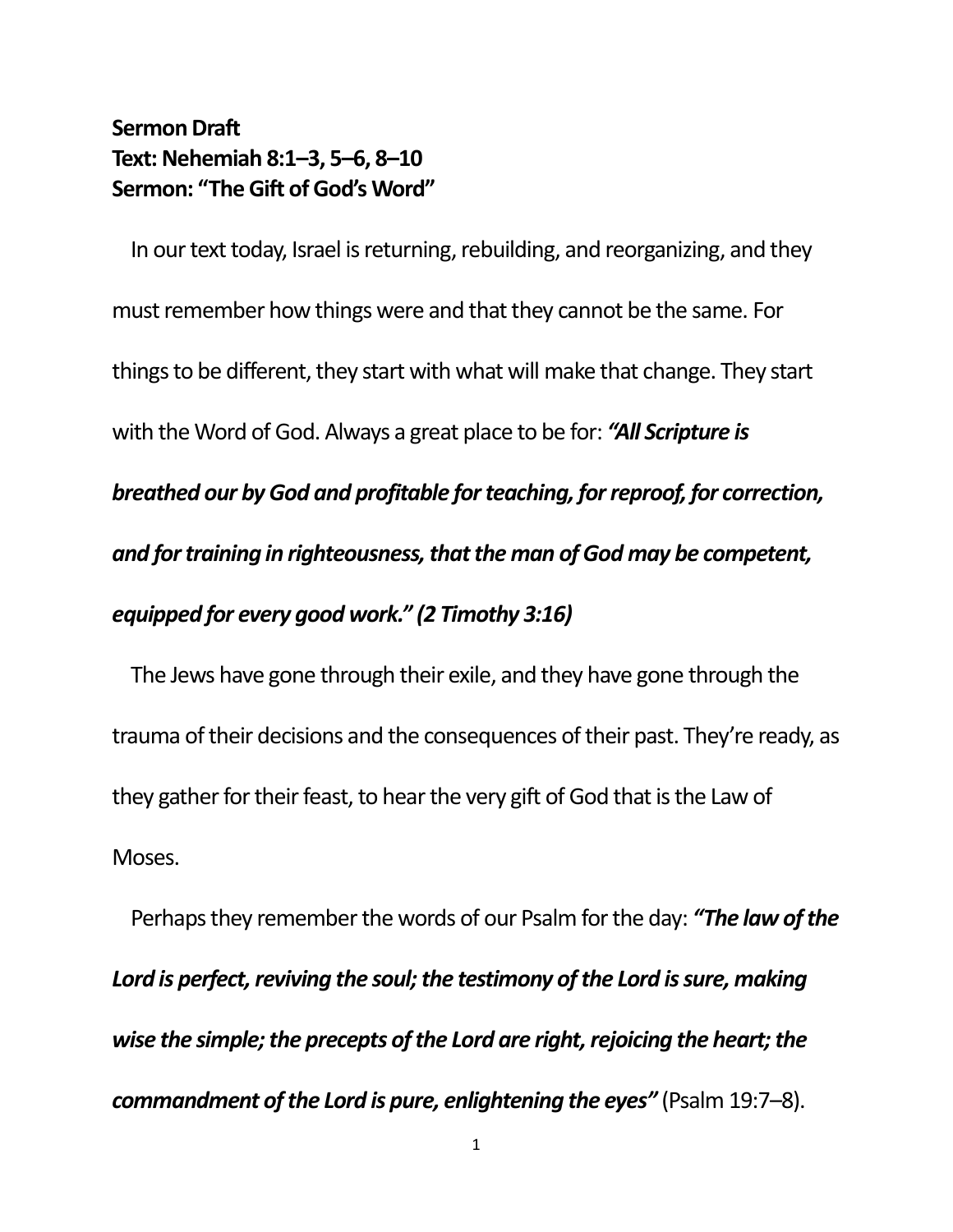As they begin their resettlement and rebuilding, we see the power of the Word of God. Likewise, today, as we gather, hear, and respond, we see the power of the Word of God in Jesus Christ.

The Old Testament Reading for today takes us to a remarkable and beautiful event. All the people of God are assembled and attentive as they hear the Torah of Moses read. Listen again and hear about this happy and holy occasion: *"Ezra blessed the LORD, the great God, and all the people answered, "Amen, Amen," lifting up their hands. And they bowed their heads and worshiped the Lord with their faces to the ground."* (v 6)

The Word of God powerfully gathers his people. As the people gather together from their places, they ask of the priest, Ezra, that the Law of Moses be read out loud to them. They gather together not just as individuals as we commonly think of ourselves in worship but, as it says in our text, also as one person. As the Word is about to be read, the people in response stand together and prepare to hear. For them the Law is a gift of God, and it is their center and their starting place.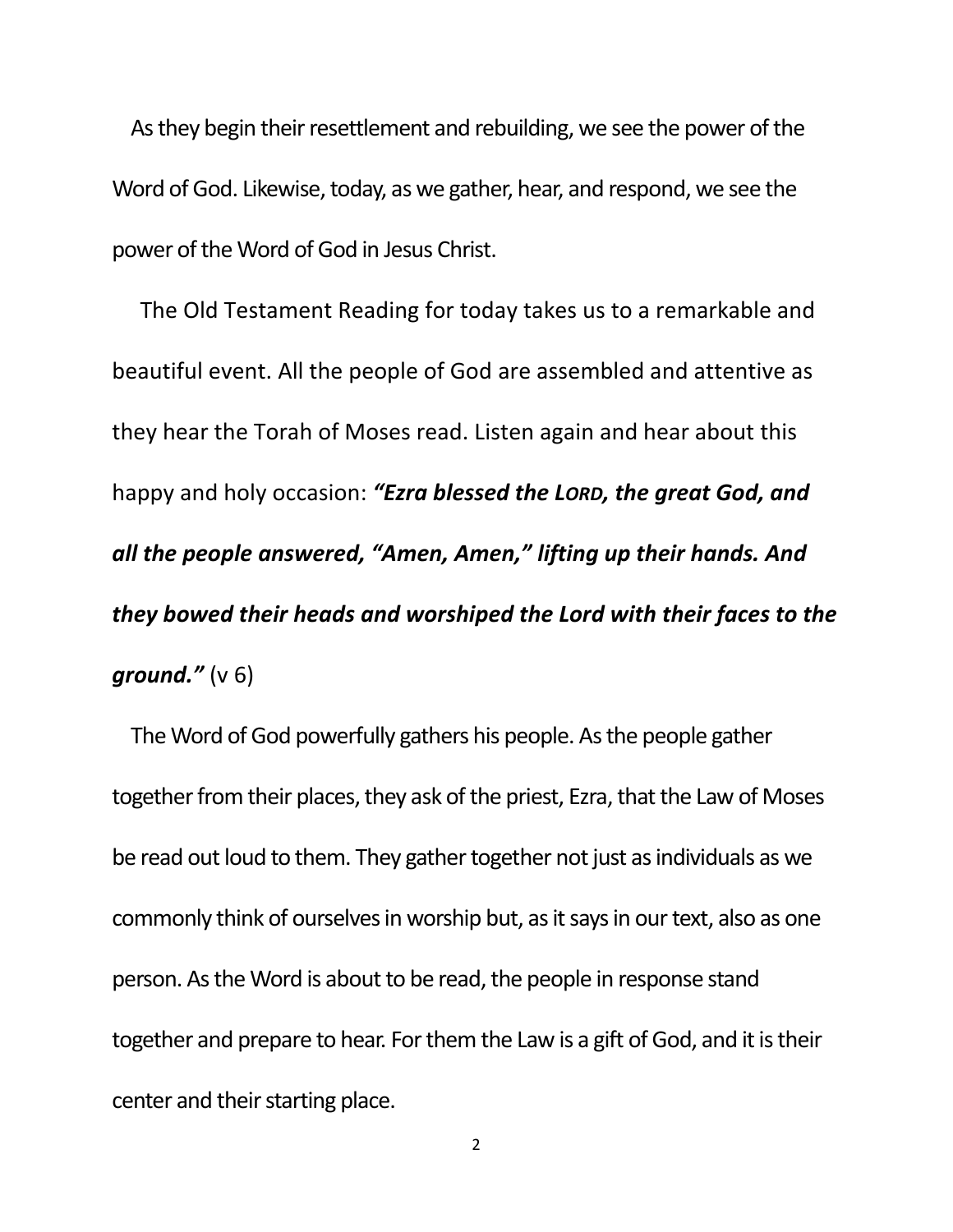Many remember the times and place of their exile when they couldn't hear the Word.

Can you imagine such a reaction in our day? When the Scriptures are read in public or in worship, how do people in our day respond? Is it with the same joy and reverence? What is our response?

What a remarkable comparison for us today with our Christian worship! By the very sacrifice of Christ on the cross, we are gathered together into one body as the baptized children of God. We gather to hear the Word of God and raise our voices as one in our confession. The Word contains life, forgiveness, and salvation. It gives us Christ!

The Word of God powerfully opens ears and hearts. The people of God are read to, proclaimed to, and instructed. They receive the words that are being spoken, and they understand. The people have been gathered, but now they hear the words as they are delivered. The leaders and teachers are faithful to their calling to proclaim and teach the Word of God in a way that can be understood. And what the people hear, their hearts and minds receive and believe.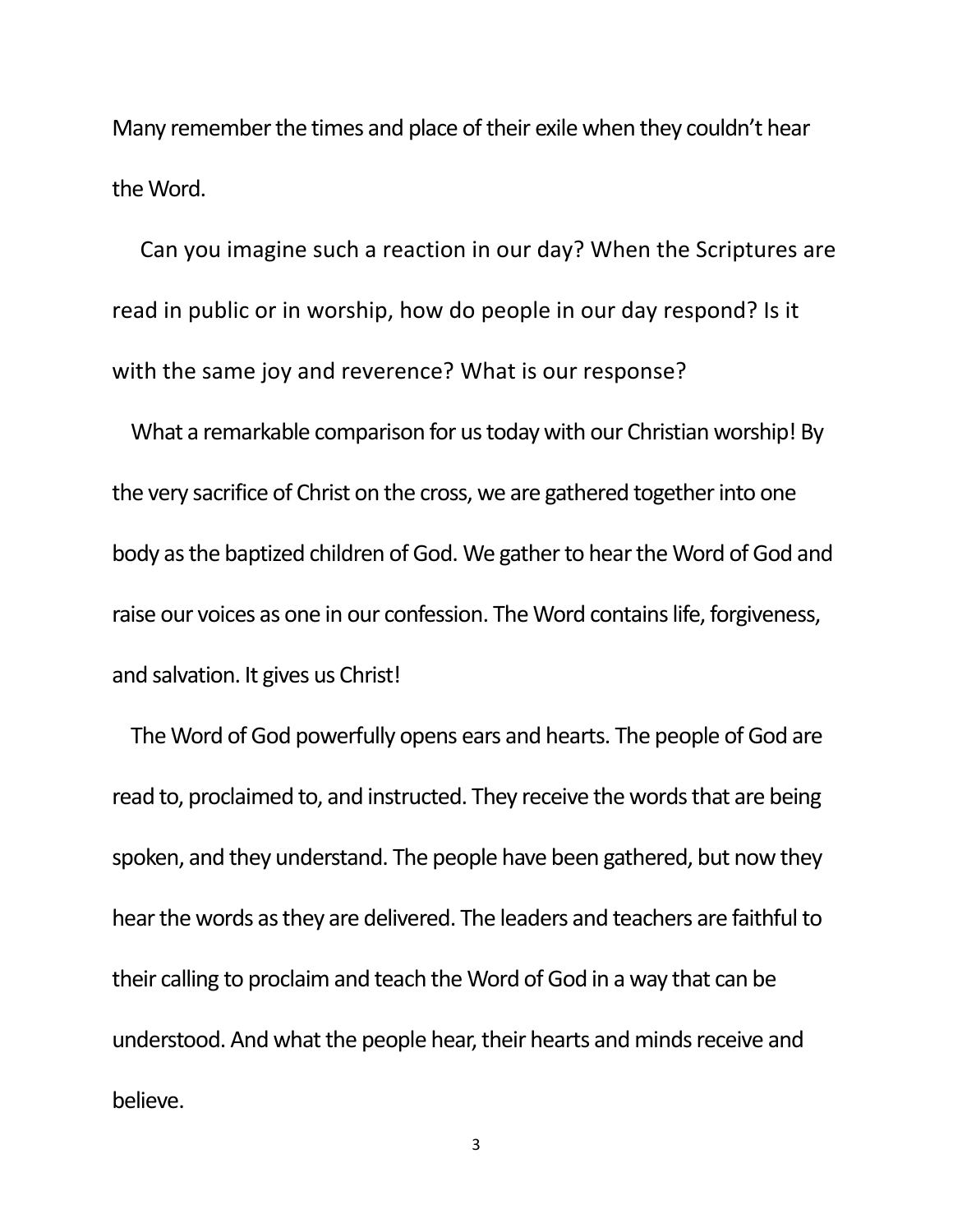Again, the whole experience of Nehemiah 8 relates back to our appointed Psalm: *"Let the words of my mouth and the meditation of my heart be acceptable in your sight, O Lord, my rock and my redeemer"* (Psalm19:14). We think of the prayer that *"we inwardly digest"* the Word. Or, *"Lord God, bless Your Word wherever it is proclaimed. Make it a word of power and peace to convert those not yet Your own and to confirm those who have come to saving faith"* (*LSB Altar Book*, p 435).

The Word of God powerfully moves hearers to respond in repentance and joy. Ezra and Nehemiah have a bit of a situation on their hands. As the people hear the Word, they respond in tears and are visibly, physically moved (v 9). The Law as it is spoken brings a conviction of sin to their hearts. We know that God's Word is sharper than any double-edged sword, and it seems to have pierced to their inner core. Ezra, Nehemiah, and all who are teaching call for the weeping to cease, for this is a day to the Lord. They send the people off to go and celebrate, and they even provide for those who aren't prepared, because this is a day for joy.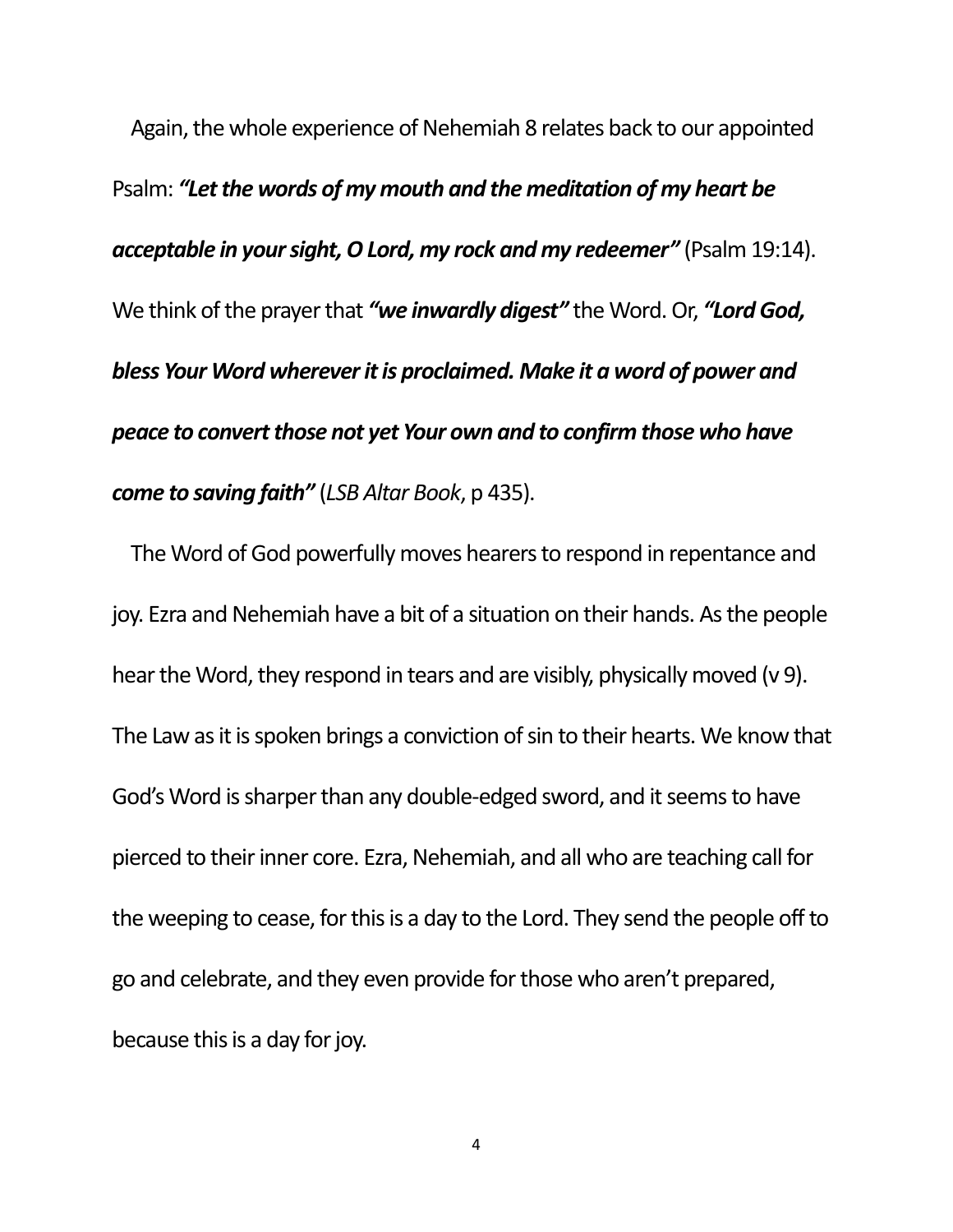The people are given their direction and blessing to go in the strength and joy of the Lord. They are to turn their hearts to God and find their joy in him. They should be filled with celebration, as David who danced before the ark. And for us, too, there should be repentance and joy. We should hear in the reading of God's Word, his Law, that we have much of which to repent. Just look at the world around us and just look in the mirror.

But we, gathered together in one, may also turn our hearts to the Lord in joy, because we have also heard that other Word from the Lord, his Gospel. The Savior to which Ezra, Nehemiah, and their people looked forward has come, has died for these sins of ours, and has risen!

We are receiving the benefits of this Word. We know the joy of the Lord is our strength. There was a time when the Word for us meant weeping and tears, but now we live in the time of Jesus. And the Word for you this day is, "Your sins are forgiven. Here is my body. Here is my blood. Here is my blessing."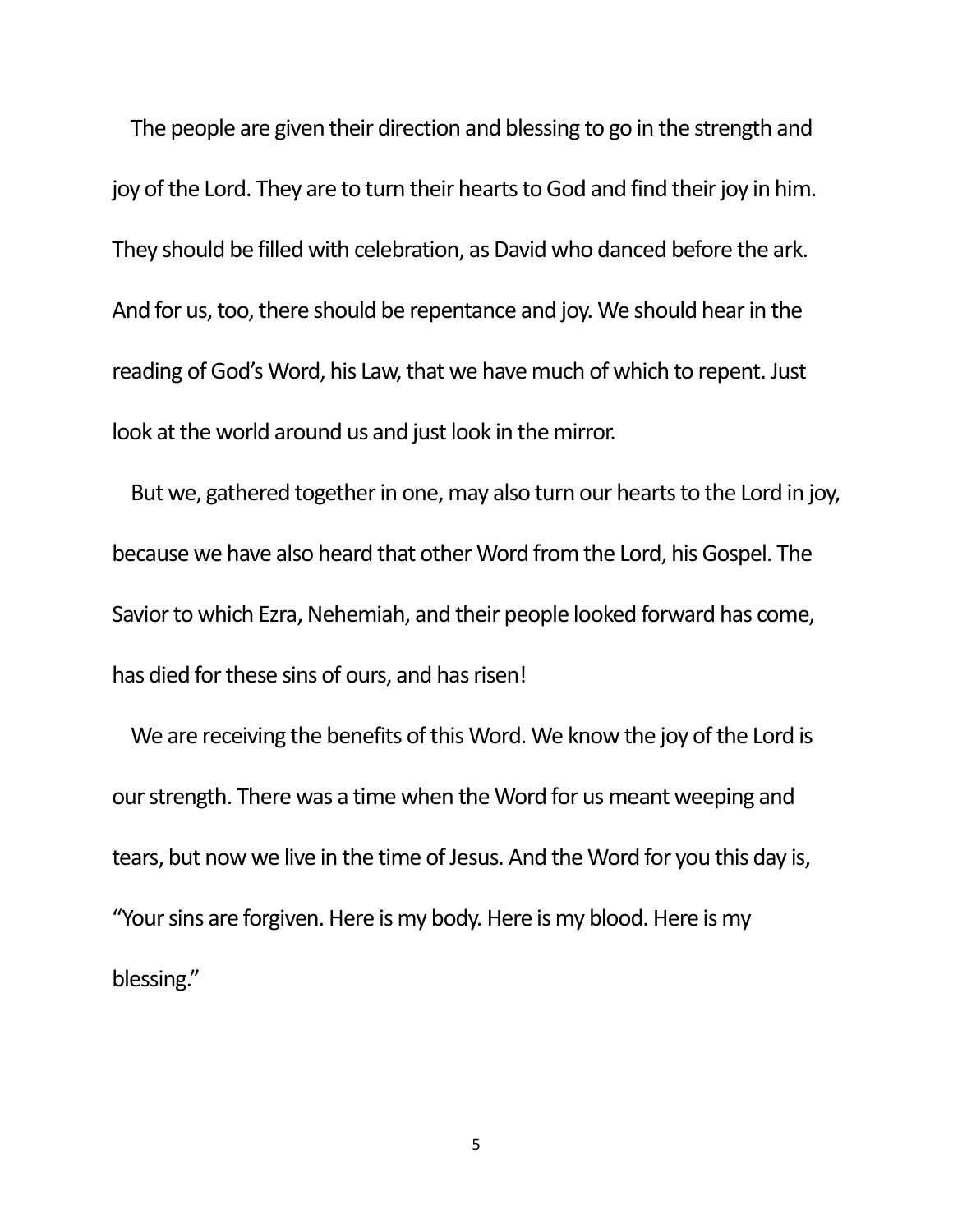Our mistake would be to consider Nehemiah 8 just for this Sunday. Our situation is not unlike theirs. It is our every Sunday. It is our gathering together, hearing the ever-moving and ever-sustaining Word of God, and having our hearts turned to his eternal joy.

We live in a culture that devalues and reduces human significance. Some of our most prestigious universities are dominated by those who regard human beings as but an accident in the aimless evolutionary process of the cosmos. They reinvest the sun, moon, stars, and galaxies with power that they do not have, as if they were the deities that determine our futures, just the way the ancient pagans saw them.In James we read we are to; *"to put away all filthiness and rampant wickedness and receive with meekness the implanted word, which is able to save your souls. But be doers of the word, and not hearers only, deceiving yourselves. For if anyone is a hearer of the word and not a doer, he is like a man who looks intently at his face in a mirror. For he looks at himself and goes away and at once forgets what he was like."*